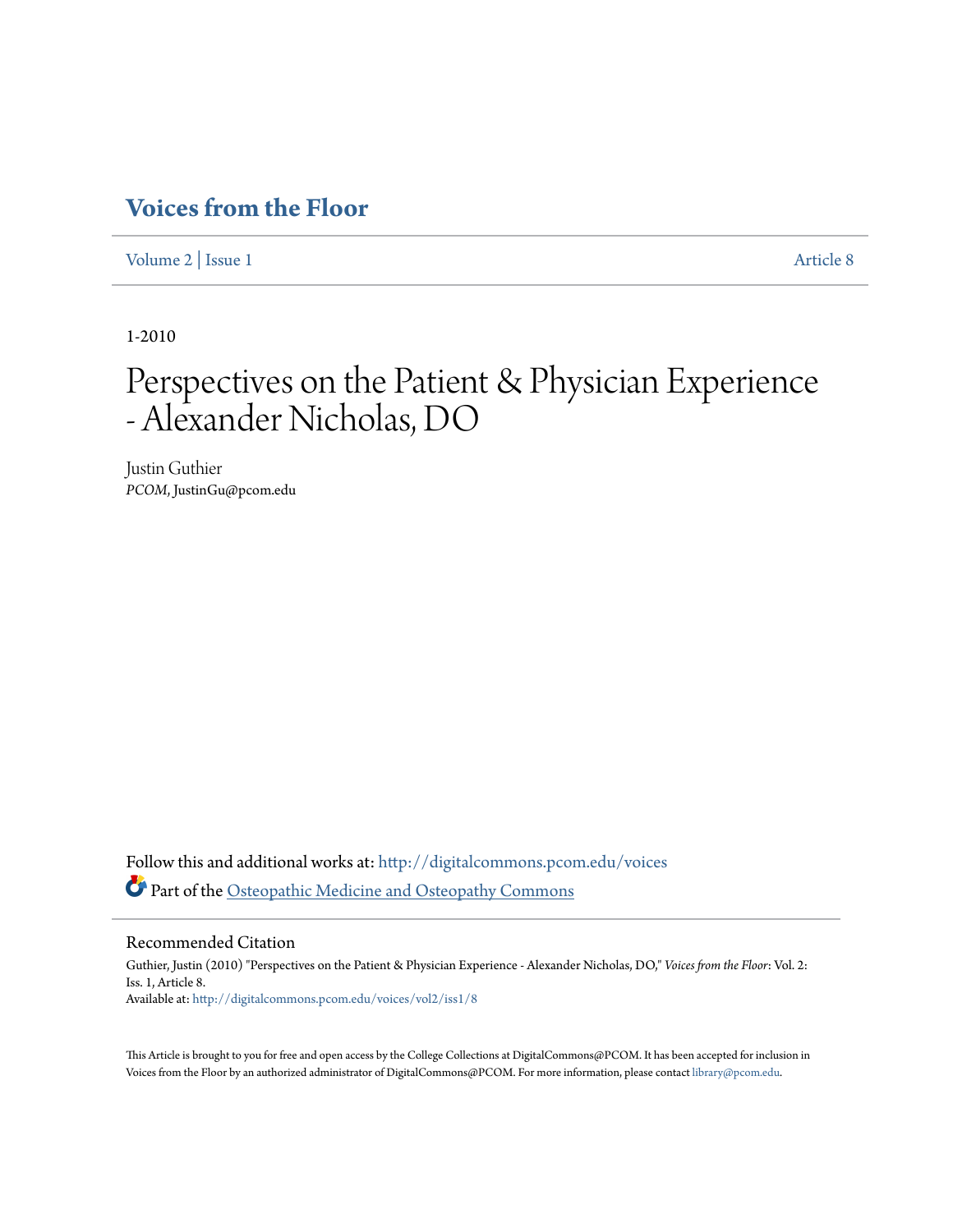### *Perspectives on the Patient & Physician Eperience- Alexander Nicholas) DO*

#### An Interview and Narrative written by Justin Guthier, MS-III

At first I thought it was just jet-lag. I had returned from a teaching trip to southern Germany on the 1st of October, 2008. On October 2nd, 2008, I did not feel like myself and did not even look like myself. That day, I was speaking Dr. Charlotte Greene, who visited me in my office to say welcome back. Dr Greene commented on how worn out I appeared. I honestly thought it was all just jet-lag.

I went home and was not feeling very hungry. I had a sandwich and soup for dinner and had a handful of trailmix as a late night snack. Over the years, I had known that nuts and seeds and trailmix all could upset my stomach. So when I began to have some pain, I tried not to pay it much attention. Soon though, the pain began to evolve into an epigastric knifelike pain. I tried to sleep it off, but at three in the morning, I awoke with horrible, just horrible epigastic pain. I stayed awake and tried to tough it out. That morning, as I was shaving, I doubled over -the pain had not gotten better - it was worse, much worse. I told my wife to call my office manager and cancel my patients because I could not go to work. A half hour later, I told my wife to call my doctor and inform him I was headed to the Emergency Room.

I have been to the Emergency room more than my fair share of times and know that there is the potential for a long stay. My experience that day was no different. All this time waiting and being medically managed in the ER, allowed me to ponder what exactly was going on inside my abdomen. When I was in medical school, I had had two abdominal surgeries, first was an exploratory laparotomy for an appendicitis and the other was for an intra-abdominal hernia. My bowel most likely had kinked over the years. My family physician ordered a Cat scan for a kidney stone which had shown a "weird link" of bowel a month before, so my suspicions were headed in that direction.

The attending surgeon that day requested that I get another CT scan to give the most current condition of my intestines. I was hesitant to receive the CT scan considering I had just had one a month before. The test required I drink Barium to image my abdomen properly. Ingesting the barium was no small task – especially for someone that is nauseous and in pain. Slowly and carefully I would take small sips of the barium to ensure that I did not vomit any back up. After 2-3 hours of small sips every 5 minutes, I had completed the barium and was ready for my scan. The CT scan technician rolled my gurney against the CT scan table, allowing me to slide into place. Making her routine preparations, she stated, "Alright, now I'm going to hook you up the IV contrast."

Startled I retorted, "I thought I was only getting the oral barium  $-$  I don't feel comfortable with the IV."

With a firm tone she stated to me forcefully, "Look, the doctor ordered the test. They want to do the surgery, the surgeon is busy and trying to get you in at the end of the day. Do you want to have the surgery or not?"

"Hold on one second - if you could contact the surgeon, explain that I have had a CT scan and that I could get by without it," I replied. She replied that she did not have time to wait for the surgeon to contact her and that she needed to do the surgery done now. Having been in the Emergency room all day, woozy on painkillers and exhausted from my pain, I apprehensively consented. I did not feel like fighting with the CT technician- I just wanted to get finished and get out of there.

A physician assistant entered my room in the evening to inform me that the results of my latest CT scan in the ER showed I had a link of bowl that had attached itself to the posterior surface of my right rectus muscle. Confident in my ability to self diagnose, I concurred with the PA and continued waiting for transfer to my hospital room.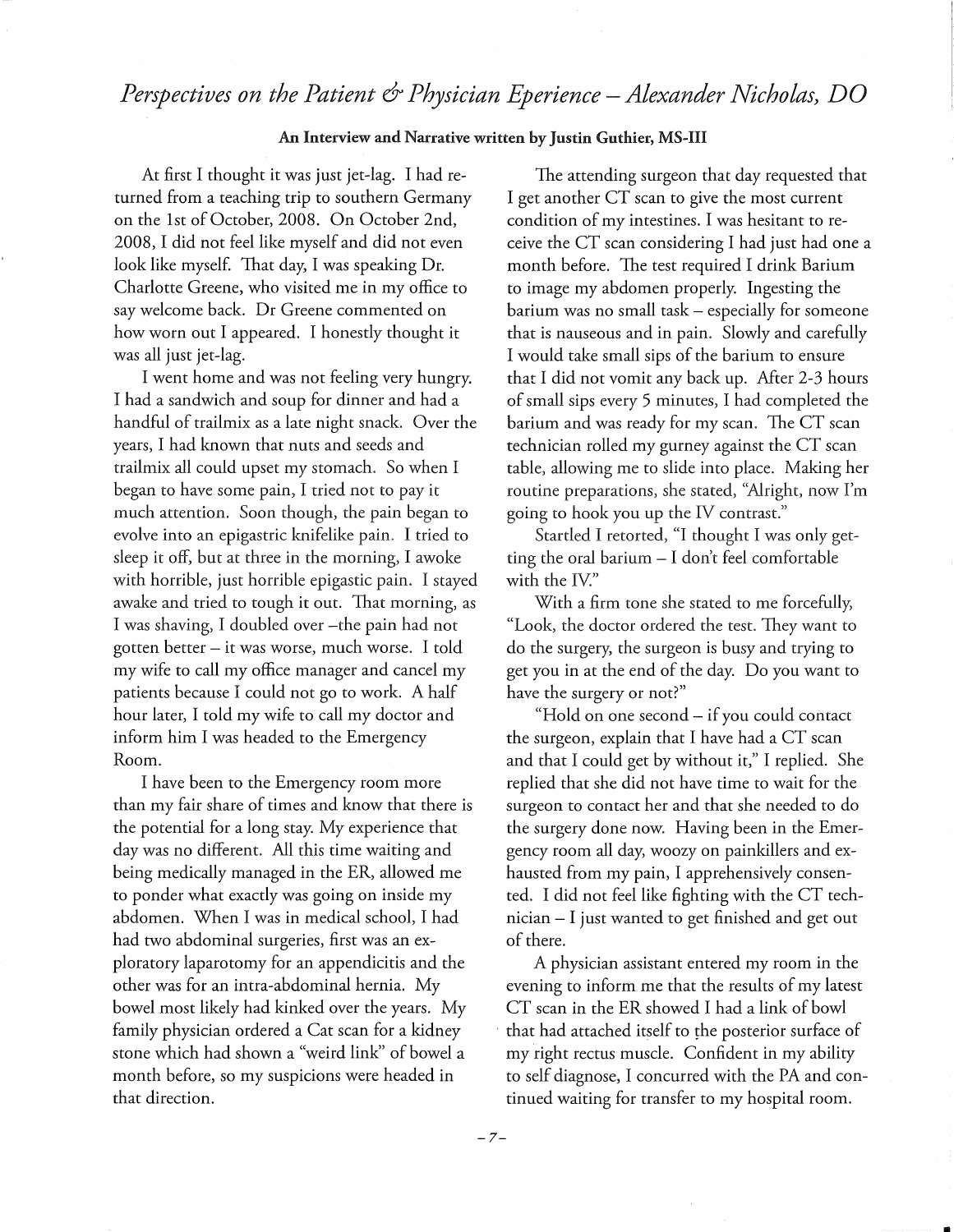After this particular experience in the ER, I have a new perspective on what it means to be admitted to the hospital. When I was getting worked up at Bryn Mawr Hospital, I saw the ER doctor for no more than 5 minutes. I had seen a surgical PA for just as long. I had arrived at Bryn · Mawr at 9:00 am and was admitted at 8:45 pma long day by any standard. Being a patient in the Emergency room is a difficult and trying experience. You lay in an uncomfortable gurney all day, usually it is loud and difficult to rest. I was getting pain killers like Dilaudid so you feel discombobulated and woozy in unfamiliar surroundings. Vulnerability, anxiousness and frustration are all common feelings for any ER patient.

When I eventually met the surgeon, she was 7 months pregnant. She seemed confident and thought she would have an easy surgery. Unfortunately, she ended up getting a case that was a lot more than for which she bargained. I had a three and a half hour surgery. I lost 6 plus inches of bowel. Immediately post-operatively, I was on bowel rest and had a nasogastric tube inserted in my nose. I was feeling alright. I was not able to eat with the NG tube in, but I felt okay. Two to three days later, the surgeon came into my room and notified me, "Your creatinine is going up. I'm not sure why- we hydrated you a lot."

My creatinine was going up and my general health was going down. I ended up putting on 50 pounds of third space fluid and my creatinine went from .9 - 3.6. Soon, I was moved to the ICU as my white count was rising precipitously. I got blood cultures upon blood cultures to try to figure out the cause of my infection. Dr. Michelle Hobson, a member of the OMM faculty, was of great assistance and support during this time. Dr. Hobson's husband was the president of the Bryn Mawr Medical staff that year. He got other physicians on my case, clearly recognizing I had a problem beyond surgical management.

My initial hospital stay was quite  $\log - I$ stayed in the hospital for over 2 months. I ended up having many additional x-rays and barium swallows for CT scans. My belly would repeatedly become distended with fluid, necessitating

paracentesis four times. Surgery was not an option for me since operating on my bowel would be like operating on wet tissue paper. I received IV antibiotics through a three valve pick line and was allowed to be discharged soon after. Around Thanksgiving of 2008, I was only able to eat small amounts of food. After eating I would, like clockwork, feel nauseous and vomit. This vomiting was nothing like the vomiting you have when you get a GI bug. My sickness felt like a mechanical dysfunction- I began to have projectile vomiting. I started to feel as if I was becoming obstructed. I would eat small amounts of food, then at 8 o'clock in the evening, I would have projectile vomiting. After I would vomit, I would feel like I could eat a whole cheesesteak- but I knew better. The surgeons knew I needed to come back into the hospital, but I pleaded that I would come back immediately after Thanksgiving. I felt as long as I went with just liquids, I could make it through. I tried to enjoy the holiday as best I could, but I went back into the hospital the next day.

Once again, I made my way to the ER at 9:00 am. Tests confirmed that I indeed was obstructed and surgery could be indicated. Medical management by NPO, NG tube and IV fluids could not decompress me. My urine protein and albumin were up. I had not healed well and had developed abscesses in my abdomen which need to be washed and lavaged out. I was operated on for the second time by Dr. Anthony Colletta. I felt confident with Dr. Coletta. I asked him to perform my surgery with the help of the first surgeon. Since she had been in my abdomen before, I felt she could assist Dr. Coletta in navigating through my adhesions and point out her work from two months ago. I have recovered slowly over the past year and am back at work, seeing patients and enjoying my life as a physician and professor of osteopathic medicine.

Having been in and out of the hospital multiple times over the past year, I have gained a unique perspective on the patient experience. When you are out of the hospital, all you can think about are ways to stay out of it. You want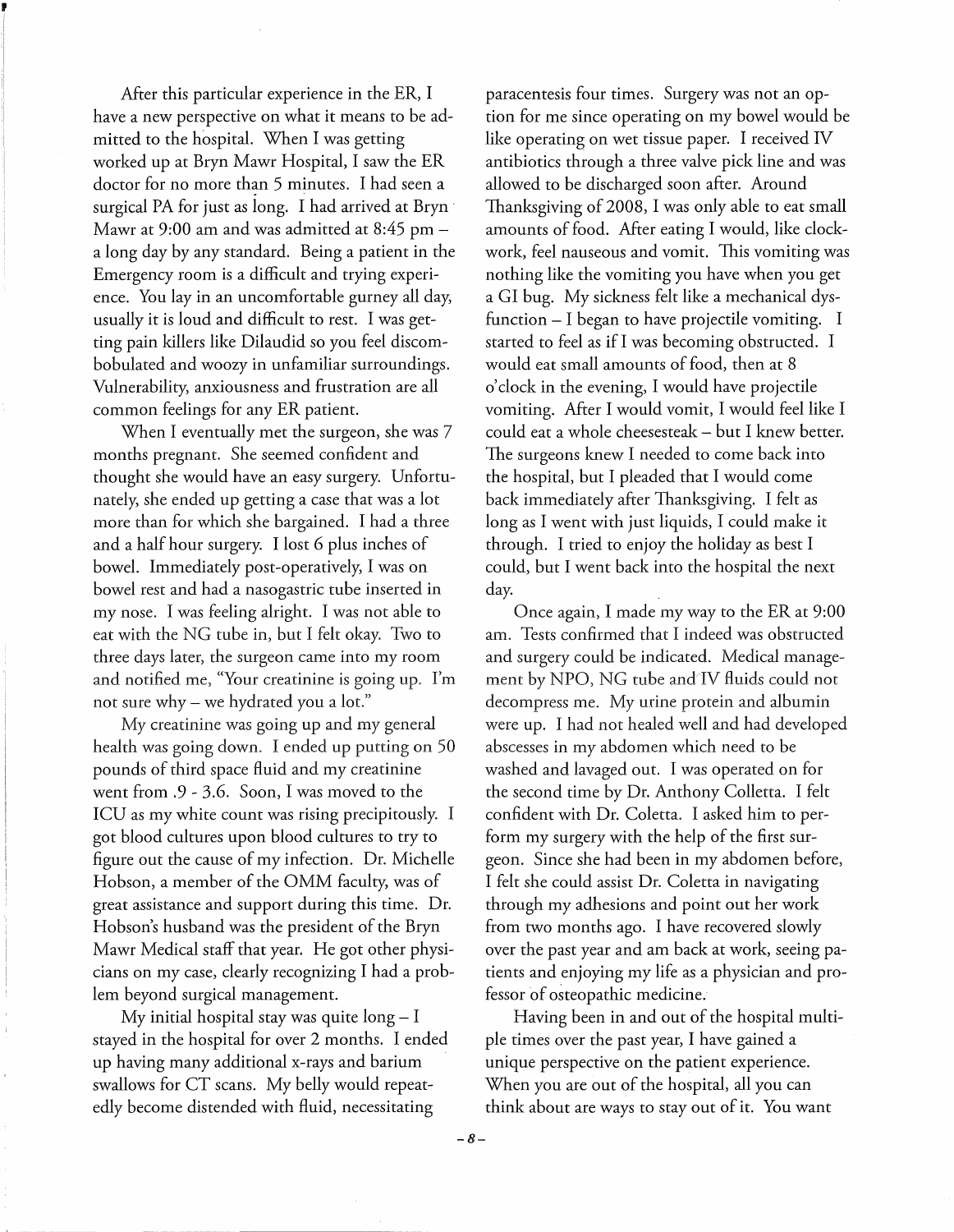to prevent medically what is happening, procrastinate. like hell and not give in to your condition. Each time going back in is more stressful than the rest because you are not sure what the next step in the process will be. Being in the hospital can be awful. You cannot sleep. I still have not slept well for months, most likely because of many, many difficult nights. In the ICU, all you hear is beep, hoop, beep, hoop. You cannot get comfortable in any position except on your back. You have wires going in and out of you in many different spots. You give up your modesty after the fourth or fifth night.

You start worrying about your family, not so much yourself, but what if something really bad happens to you. I would worry about how my family was going to deal with serious complications. That consumed a lot of my thoughts. A couple times I was so sick, death did not feel like a bad option. I felt so terrible, but I could not forget my wife and children. One day when I was really filled up with fluid, I could not help to think of how my father looked when he died. When my father died, he was really filled up with fluid, he looked like two Michelin men put together. When I put on my 50 pounds I too began to look like a Michelin man. I looked at myself and I said, "Oh my god, I am dead," because that is how my father looked when he died. I remember telling someone, "Do not let my brother see me because that is how my father looked when he died."

Even after I was discharged from the hospital, the image of my poor health still stuck with many people. One night I was out with the Hobson's for dinner, and Dr. Hobson was talking about how seriously ill I was and how they all thought it was "close." I said to my wife, "Did they think I was going to die?" and she said, " $-$  yeah." I can laugh at it now laughed because I only remember being really sick one time for like 6 hours – but I never thought I was going to like "die, die." But I guess I was pretty sick.

I got to the point where I hated being in the hospital. God bless the nurses  $-$  I had the most fantastic nurses. I had the best nurses's aides too. Everyone acted like they loved me, I tried not to give them too much trouble, they would say, "Bother us – that is what we are here for" and I would reply that there were other people who were sick and needed help. I looked forward to them coming in to visit me. The hardest part was 9:00 - 10:00 at night till 8:00 the next morning. The number of staff is down and the nurses that do come in try to work in the dark. Night after night for two months, that was probably the most stressful thing because you do not want to think that the nurses could make a mistake because they are working the dark, trying not to awaken you.

When you are in the hospital, it seems like every third day you were getting another CT scan. I would have to take the barium drinks and it was so hard to keep them down, I would take a big sip with the straw and then wait 5 minutes and then take another sip. When you are sick or nauseous it takes 2-3 hours to get it down. Then you are carted down to cold areas and wait in a hallway, hoping that you do not vomit or have diarrhea. Then you wait to be picked up to go back to your room and hope that you are not forgotten about waiting in the hallway. You have a little blanket and gown. You really do lose all modesty. I tried to keep it light when I was in the hospital. Instead of the standard little pail they give you, I kept a huge bucket in my room, so that I could go down to the radiology department with this huge bucket. I could always get a smile out of people.

I did see one of my former students when I was in the hospital. He was an interventional radiologist. At this point, I had been in the hospital for many weeks. When I saw Stephan, he said, "Dr. Nick- what are you doing here? I saw this humongous, horrible chart and thought, 'nah – it's not him, and look, it's you!"' We exchanged pleasantries and he began to explain to me what he would be doing. I nodded approvingly after he explained the entire procedure. As he was about to begin, I looked at him, after having enjoyed his company and said with complete sincerity -"Stephan, I will do whatever you want me to do, but you have to promise me one thing  $-1$  do not want to feel any pain. Six weeks ago, you could

*-9-*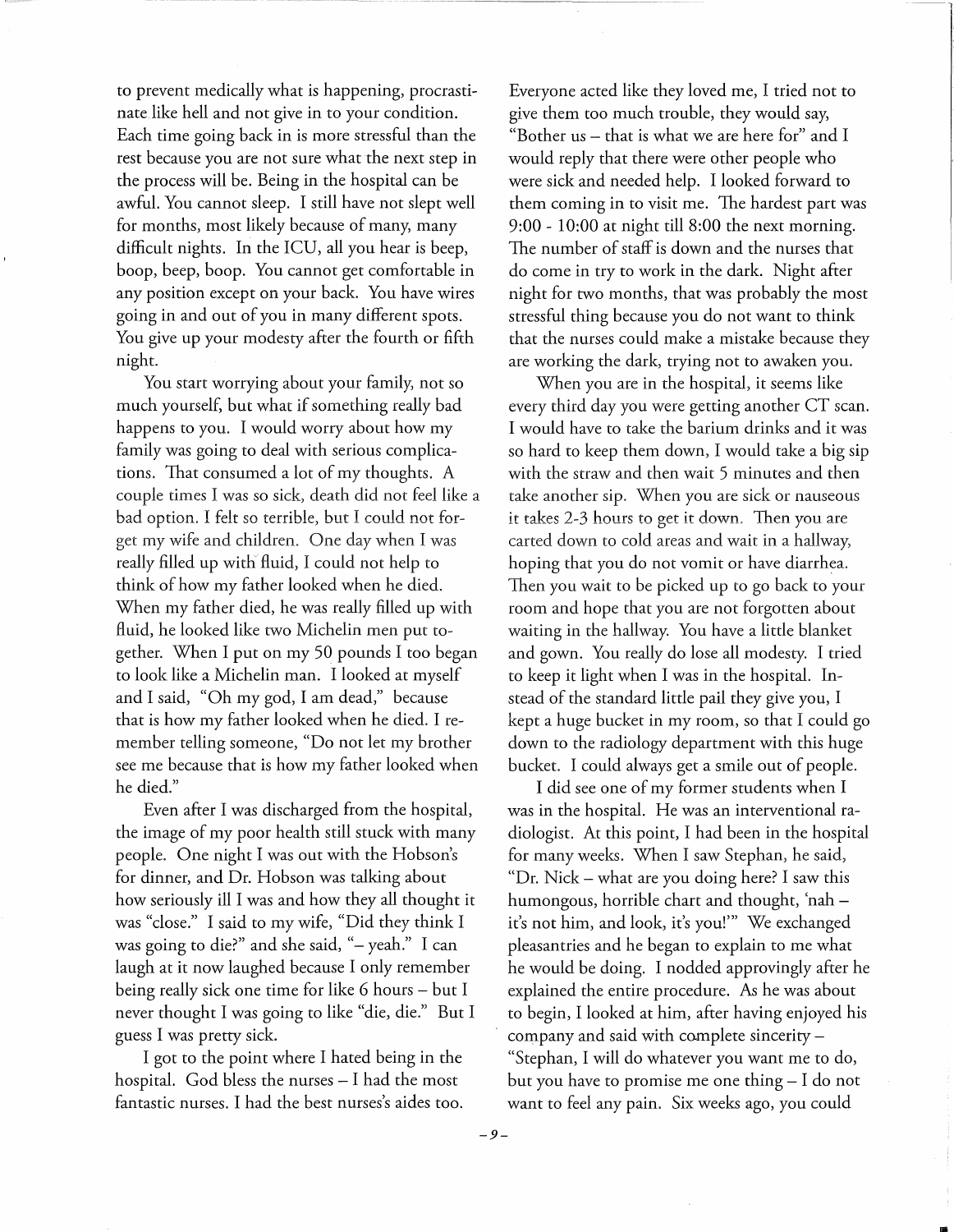have poked me with a pitchfork, but now, I just can not take it. You have to promise me." Assuringly, he nodded and continued with the procedure. He counted 'one, two - ' and on three the procedure was finished. I felt really lucky to. have had a physicians like Stephan to help me. It reminds me that when you are working with patients, they are tired and cranky and can sometimes not be themselves. You need to have patience for your patients if you want to be a successful physician.

I tried not to broadcast the fact that I was a physician when I was in the hospital. My personality trait is not to be pompous  $-1$  wanted to be considerate with the nurses and respectful to the hospital staff. After a while people would pick up on the fact I was a physician, based upon the way I would say something with a little more knowledge. Nurses would playfully interject - "Heywhy didn't you tell me that?" I simply did not want the staff to have the impression that I would say things like - "I AM DOCTOR *'so* and so' and I expect this." It really did not effect the way I was treated, but there is an increased level of respect when staff know you are a physician.

OMT was a big part of my hospital experience. One of our former students, a family practice resident who had worked with me in my office, would come into my room to do rib raising. After she ate dinner and would come back and do some more therapy on me. She was really nice and went above and beyond her responsibilities.

My daughter and her boyfriend who are both PCOM students also would come in and treat me. The department had a visiting clinician from Europe, Dr Jean-Marie Buckles, who came in to treat me one night. I had never met him – he came in with my brother and did a visceral oriented treatment that took my abdominal pain down significantly. He said, "I do a lot of this back home in the hospital." He did a visceral release technique that I initially felt would do nothing, but later that night I did not have any belly pain. Earlier in the day I had had 7-8 out of 10 abdominal pain. My daughter treated my chronic cough by working on my thoracic inlet and in addition, working some chapman's reflexes. My chronic cough would be relieved for extended periods of time with those treatments. My OMT in the hospital consisted of visceral techniques, rib raising, ENT treatments and chapman's reflexes, all of which I found to be incredibly helpful.

It is important that you visualize what life is like for a patient in the hospital bed. When you are sitting in the three quarter position you get so tight. If someone puts their hands under your back, extending you and moving you around, working your traps and thoracic inlet, its feels great at that moment, regardless of the long term effects. Patients get a great deal of relief from rib raising and soft tissue techniques. Simple placement of the hands on the patient goes a long way. I have what I like to call the "Nicholas rules." When someone under you does something and you see it work with your own eyes, you are conditioned to keep doing it forever. I had a lot of success with rib raising in treatment of post-op ileus and also with the singultus technique, which really does work.

As a physician I have a unique position of empowerment in terms of understanding what is happening to me as a patient. Information empowers patients and makes the hospital stay for them easier. Being in manipulative medicine for *so* many years I was rusty on a lot of the pathophysiology. I had to think , "Alright if I lose my ileocecal valve, this will be the outcome." The inconvenience of being rusty on my pathophysiology bothered me the most. I would try to remember nephrotoxic drugs, what happens if I lose my bowel or what is my ileostomy going to be like. The more I started to think about these topics, the more upset I became. My daughter assuaged a lot of my anxieties. She would come in with her laptop would do medical searches and find out ail the info I wanted to know. After she would leave, I would sit around thinking about our discussions, using the searches and my own medical knowledge I would go through differentials and when physicians would come in, I could help them rule out certain possibilities. I would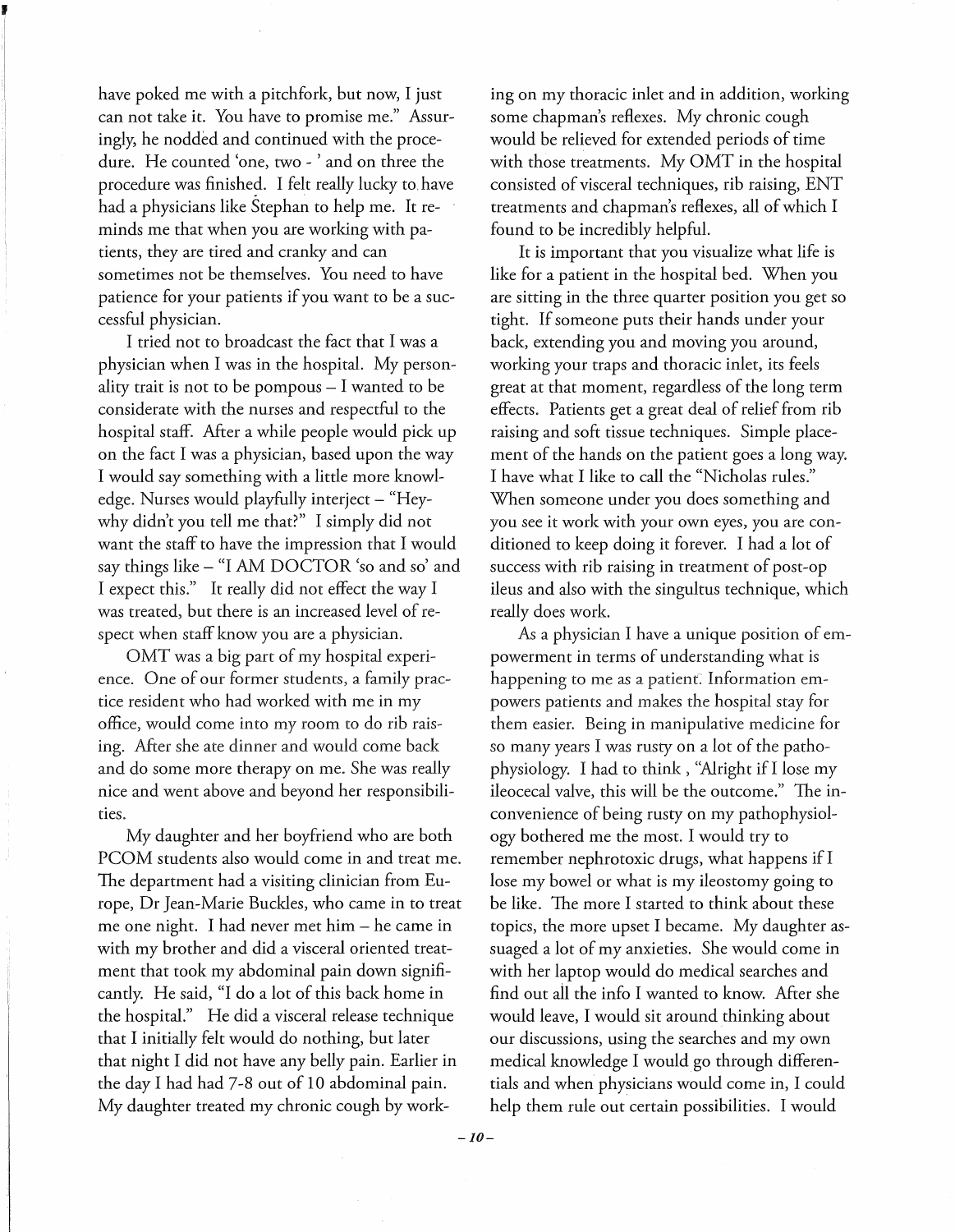almost always be a day ahead of the physicians. I think most rational, educated people want to know their expected prognosis because there are a lot of issues you have to deal with if you have a bad outcome. It is important to make sure your patient knows all the possible outcomes within reason. The line between fanatical hysteria and withholding information is a fine line. You do not want to paint a picture of doom or get the patient needlessly worked up.

You always have to leave your patient with hope. With all of my patients who suffer from chronic pain, that is one lesson I learned from pa~ tient after patient. Hope is pretty powerful. In terms of malpractice, the better you communicate to your patient, the less likely you will have legal problems in the future. Empathy is a strong emotion, but it needs to be sincere. Your body language, your attitude, the empathetic foot you put forward, patients can realize when you do not care. You want your patients to believe you went into medicine to help others, then you will never get sued. If your patients feel that they matter to you, it is very hard to sue. A good example of strong qualities in a good physician is Dr. Anthony Coletta. Dr. Colett had a strong attitude, which is necessary in surgery. However, Dr. Coletta did an excellent job. Every morning he saw me and gave me a complete physical himself. He did everything like you are taught in medical school. He did not rely on PA's or residents to provide him with information. After my physical, he would spend 5-10 minutes socializing with my family and me. Dr. Coletta is one of the few doctors who have such strong interpersonal skills that is why I had such confidence in him. Dr. Coletta did the entire gamut. He was attentive to my physical, emotional and social needs. You had total confidence in the guy.

For all of the students out there, you should never be afraid of the patient. Treat your patient with respect and speak with confidence. Remind yourself that your patients are not really your friends. They want to have a connection with you but there needs to be limits. This is a fellow human being that you are dealing with. They are

scared and suffering. The patient, more often times than not, is mentally frazzled and emotionally and physically stressed. You unfortunately do not get the best of the patient when they are sick. Work with what they give you. When you say things- think about what you are saying. Communicate properly and effectively. If you are a student on rotation, only communicate things that students should be saying. Do not talk about diagnoses or tests that you are unfamiliar with and give your "opinion." Always remember not to ask questions out loud to physicians that would make a patient feel uncomfortable.

Always remember why you became a physician. There are going to be times where you feel burnt out. You will need to bite your tongue. If you feel yourself being callous, step back take a deep breath and go back to the feelings that brought you to a career in medicine. Even the most frustrating patients deserve respect and proper care.

At PCOM, we have naturally gifted and talented students becoming physicians. Obviously when you look at exceptional students, you look at numbers- MCAT's, COMLEX. What is really the difference between a 3.6 and 3.8? When I look at med school applicants, I look to be sure they are well rounded. In college, I was a liberal arts major. Even though it made my first year of medical school more difficult in comparison to some of my classmates, I became so incredibly personally enriched from majoring in history. To become a doctor, you have to have the intelligence. You need to be a little Sherlock Holmes and be a people person at the same time. If you are in this for the right reason  $-$  to help patients  $$ then you are more than likely going to be a good physician.

My liberal arts education made interacting with different types of people easier for me than some of my science colleagues. From being a liberal arts major, I felt comfortable with knowing when I did not know something  $-$  I knew when to ask for help. Working on my weaknesses, became the mature and intelligent decision for a growing physician. During my intern year, I was